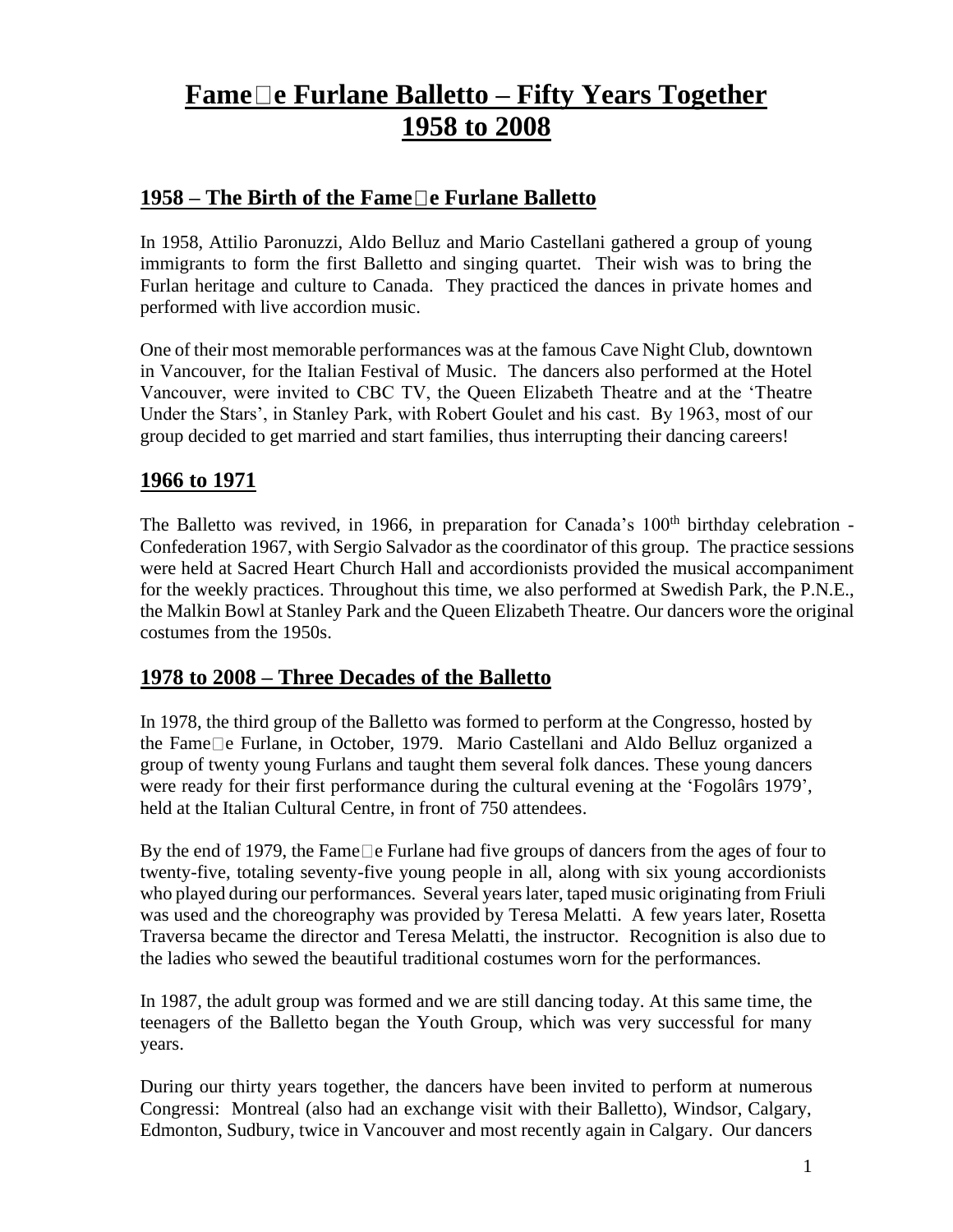greeted Queen Elizabeth II and Prince Phillip, in l983 and danced at the ceremonies for Pope John Paul II. We performed and were interviewed on CKVU 13, by Laurier La Pierre. Our group danced during Expo '86 and, with regards to the P.N.E., we have continued to perform there on a yearly basis. During Mr. Bill Vander Zalm's term in office as the Premier of British Columbia, he invited the dancers to perform for his wife, Lillian Vander Zalm's  $50<sup>th</sup>$  birthday party, as well as other occasions hosted by the couple throughout the years. We also performed for the Bishop of Kamloop's anniversary celebration.

In Trail, B.C., the Balletto won first prize for best costumes. In Revelstoke, the dancers were the 'talk of the town'. In Metro Vancouver, we performed at the opening of B.C. Place Stadium, Canada Day festivals, parades, hospitals, seniors' homes, wine festivals, hotels, department stores and yearly at the Kitsilano Show Boat. At 'The Bay', downtown, the dancers performed for one week while other members of the Fame  $\Box$  e Furlane provided cooking demonstrations.

Our dancers have many years of unforgettable memoriesin Walla Walla and Seattle! Walla Walla: the ten hour bus rides, the fun and laughter, the grape stomps and the many times we won  $1<sup>st</sup>$  and  $2<sup>nd</sup>$  prizes. Bus loads of both children and adults have also crossed the Canada/U.S.A. border headed for the Seattle Italian Festival. In the past ten years, the Balletto has added Portland on our resume of performances**. Throughout these 30 years, we have performed extensively at community events and yearly festivals and each year more are added to our list of accomplishments.** 

Three very special men helped to create the many stories that are kept alive today. Lorenzo Bortolussi was not only one of the dancers, but also the bus driver during many of the long trips. Giorgio Oballa, our photographer, was always 'clicking' his camera. Many of the photographs of the Balletto, within this book, are his masterpieces! Our video man, Luigi Dreszach, recorded us 'live'. It is through his efforts that we have all the wonderful recorded videos of the dances of the past.

In order to raise funds for our out-of-town trips, the dance groups united together for car washes, chicken sales, bake sales, yard sales, chocolate sales and several fashion shows. Our girls also served at the banquets and other events hosted by the Fame  $\Box$  e Furlane.

**In honor of the 50th Anniversary of the Famèe Furlane of Vancouver, which was celebrated on November 14th, 15th and 16th of 2008, the Balletto showcased one of their costumes in the Library/Museum of the Italian Cultural Centre during the month of November.**

**Dressed in their costumes, some dancers escorted attendees to their tables while others served hors d'oeuvres and wine to invited guest before escorting them into the banquet hall at the Gala Dinner, held at the Italian Cultural Center on Friday evening.**

**Saturday at a "Taste of Friuli", held in our hall, dancers again in costumes, helped at the buffet tables as well as the booth with the "mostra".**

**On Sunday afternoon at the Mass in Furlan, which was held at St. Helen's Church, all three groups (children, original seniors and adults) participated in the entrance procession. Heartfelt emotions from the congregation were obvious as the Children's Balletto presented the special gifts of polenta and tojco, muset and brovada, crustoli and gubana, to name a few, at the Offertory of the Mass.**